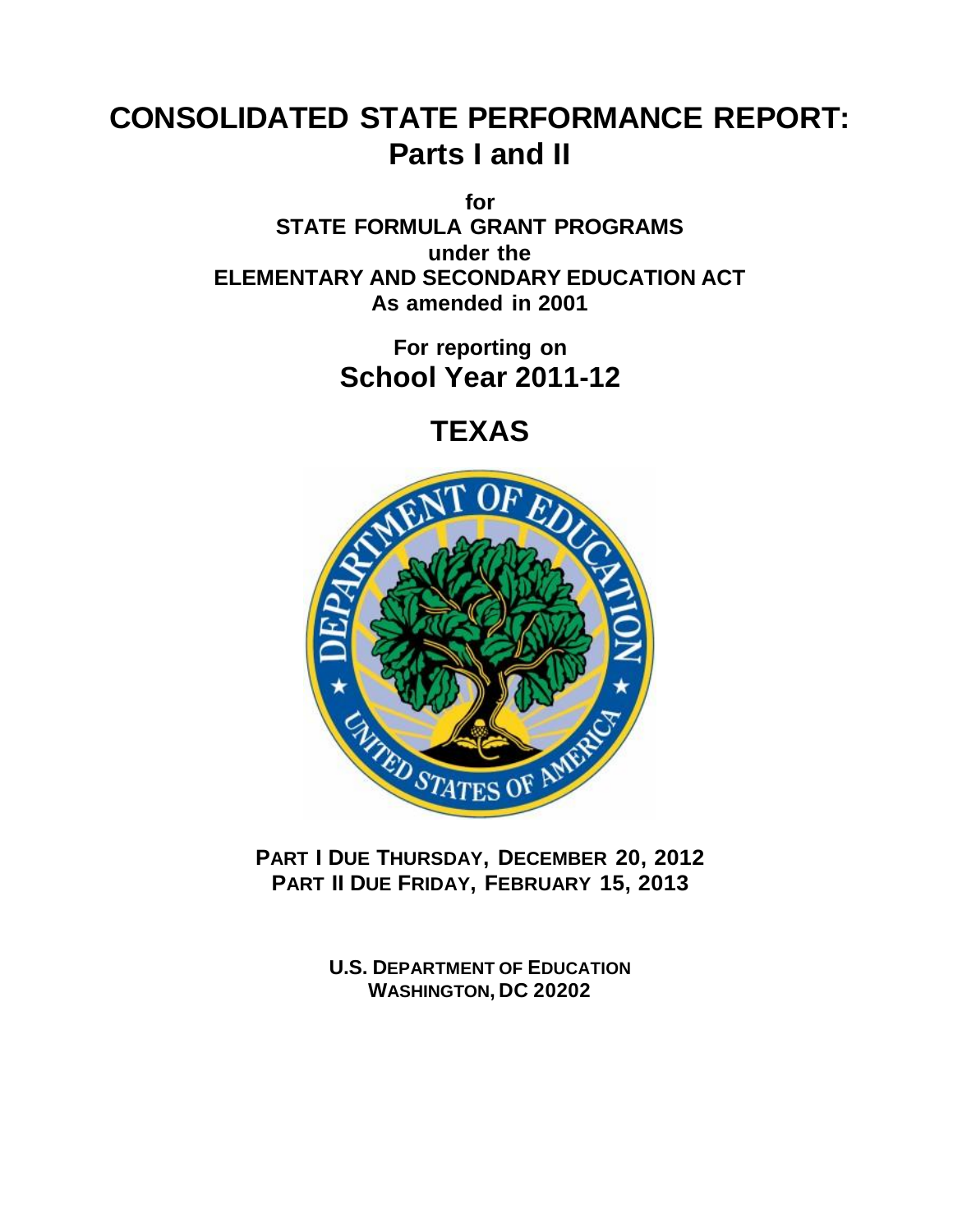This section collects data on homeless children and youths and the McKinney-Vento grant program.

In the table below, provide the following information about the number of LEAs in the State who reported data on homeless children and youths and the McKinney-Vento program. The totals will be automatically calculated.

| <b>LEAs</b>                                                                                                           |       | # LEAs Reporting Data |  |
|-----------------------------------------------------------------------------------------------------------------------|-------|-----------------------|--|
| LEAs without subgrants                                                                                                | 114   | 1576                  |  |
| LEAs with subgrants                                                                                                   | 126   | 126                   |  |
| Total                                                                                                                 | 1.240 | 702                   |  |
| <u> IA concerte The concerte Perfective Alaan december - Africa Alaat EA - Michael Locate E7A LEA - concert de lo</u> |       |                       |  |

**Comments:** The response is limited to 4,000 characters. Of the 1114 LEAs without subgrants, 576 LEAs reported having homeless children enrolled. The remainder reported 0 homeless children.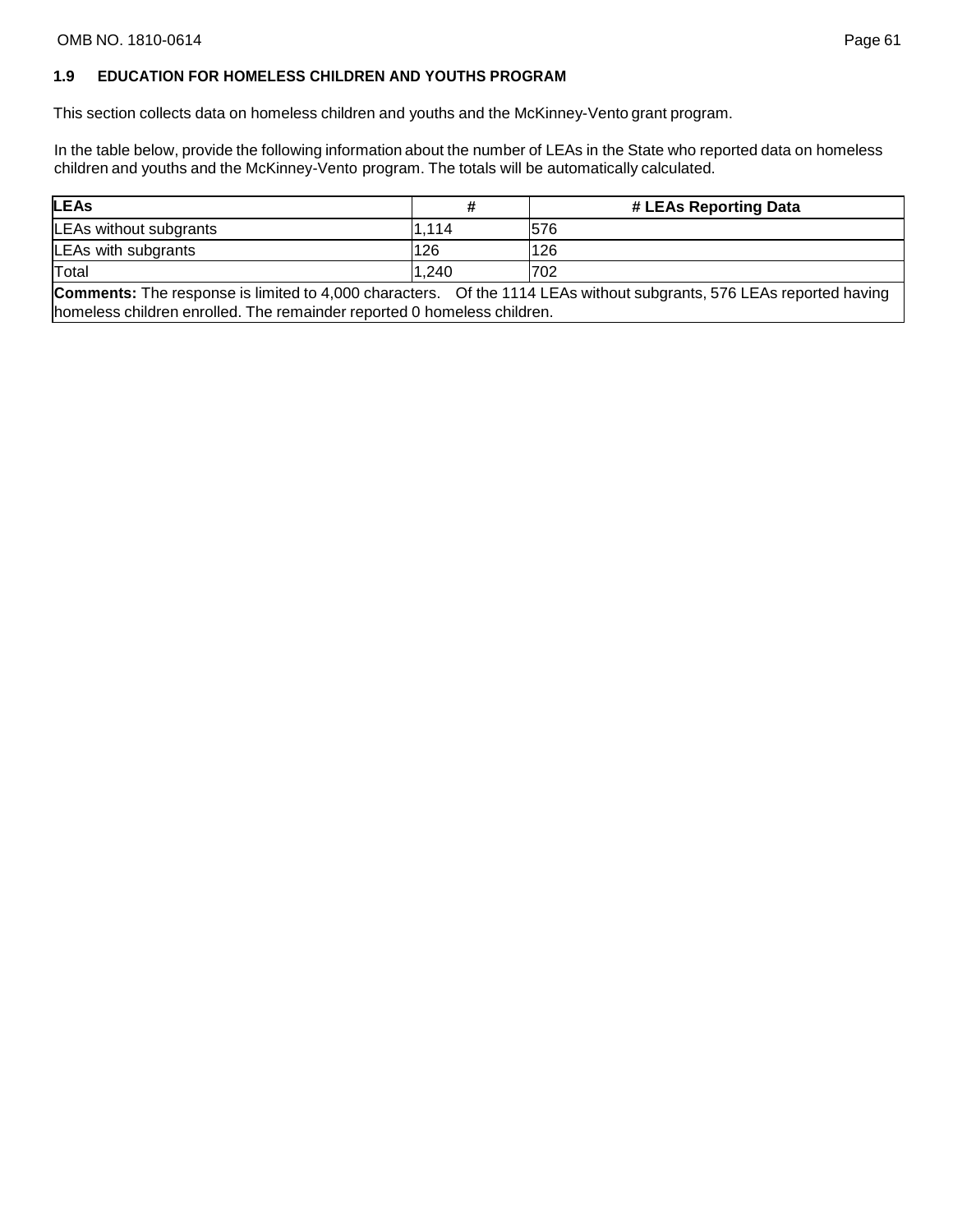subgrants.

## **1.9.1 All LEAs (with and without McKinney-Vento subgrants)**

The following questions collect data on homeless children and youths in the State.

## **1.9.1.1 Homeless Children And Youths**

In the table below, provide the number of homeless children and youths by grade level enrolled in public school at any time during the regular school year. The totals will be automatically calculated:

| Age/Grade                                                                                                                   | # of Homeless Children/Youths Enrolled in<br><b>Public School in LEAs Without Subgrants</b> | # of Homeless Children/Youths Enrolled in<br><b>Public School in LEAs With Subgrants</b> |
|-----------------------------------------------------------------------------------------------------------------------------|---------------------------------------------------------------------------------------------|------------------------------------------------------------------------------------------|
| Age 3 through 5 (not                                                                                                        |                                                                                             |                                                                                          |
| Kindergarten)                                                                                                               | 2,976                                                                                       | 4,572                                                                                    |
| Κ                                                                                                                           | 3,552                                                                                       | 5,614                                                                                    |
|                                                                                                                             | 3,395                                                                                       | 5,669                                                                                    |
| 2                                                                                                                           | 3,143                                                                                       | 4,853                                                                                    |
| 3                                                                                                                           | 3,044                                                                                       | 4,704                                                                                    |
| 4                                                                                                                           | 2,792                                                                                       | 4,457                                                                                    |
| 5                                                                                                                           | 2,615                                                                                       | 4,241                                                                                    |
| 6                                                                                                                           | 2,424                                                                                       | 3,851                                                                                    |
| 7                                                                                                                           | 2,373                                                                                       | 3,474                                                                                    |
| 8                                                                                                                           | 2,364                                                                                       | 3,320                                                                                    |
| 9                                                                                                                           | 2,350                                                                                       | 4,469                                                                                    |
| 10                                                                                                                          | 1,813                                                                                       | 2,747                                                                                    |
| 11                                                                                                                          | 1,827                                                                                       | 2,673                                                                                    |
| 12                                                                                                                          | 2,207                                                                                       | 3,105                                                                                    |
| Ungraded                                                                                                                    |                                                                                             |                                                                                          |
| Total                                                                                                                       | 36,875                                                                                      | 57,749                                                                                   |
| <b>Comments:</b> The response is limited to 4,000 characters.<br>Ungraded is equal to 0 for both without subgrants and with |                                                                                             |                                                                                          |

## **1.9.1.2 Primary Nighttime Residence of Homeless Children and Youths**

In the table below, provide the number of homeless children and youths by primary nighttime residence enrolled in public school at any time during the regular school year. The primary nighttime residence should be the student's nighttime residence when he/she was identified as homeless. The totals will be automatically calculated.

| <b>Primary Nighttime Residence</b>                                                         | # of Homeless Children/Youths -<br><b>LEAs Without Subgrants</b> | # of Homeless Children/Youths -<br><b>LEAs With Subgrants</b> |  |
|--------------------------------------------------------------------------------------------|------------------------------------------------------------------|---------------------------------------------------------------|--|
| Shelters, transitional housing, awaiting foster                                            |                                                                  |                                                               |  |
| care                                                                                       | 2,878                                                            | 8,471                                                         |  |
| Doubled-up (e.g., living with another family)                                              | 30,618                                                           | 44,511                                                        |  |
| Unsheltered (e.g., cars, parks, campgrounds,<br>temporary trailer, or abandoned buildings) | 1,489                                                            | 1,859                                                         |  |
| Hotels/Motels                                                                              | .890                                                             | 2,908                                                         |  |
| Total                                                                                      | 36,875                                                           | 57,749                                                        |  |
| <b>Comments:</b> The response is limited to 4,000 characters.                              |                                                                  |                                                               |  |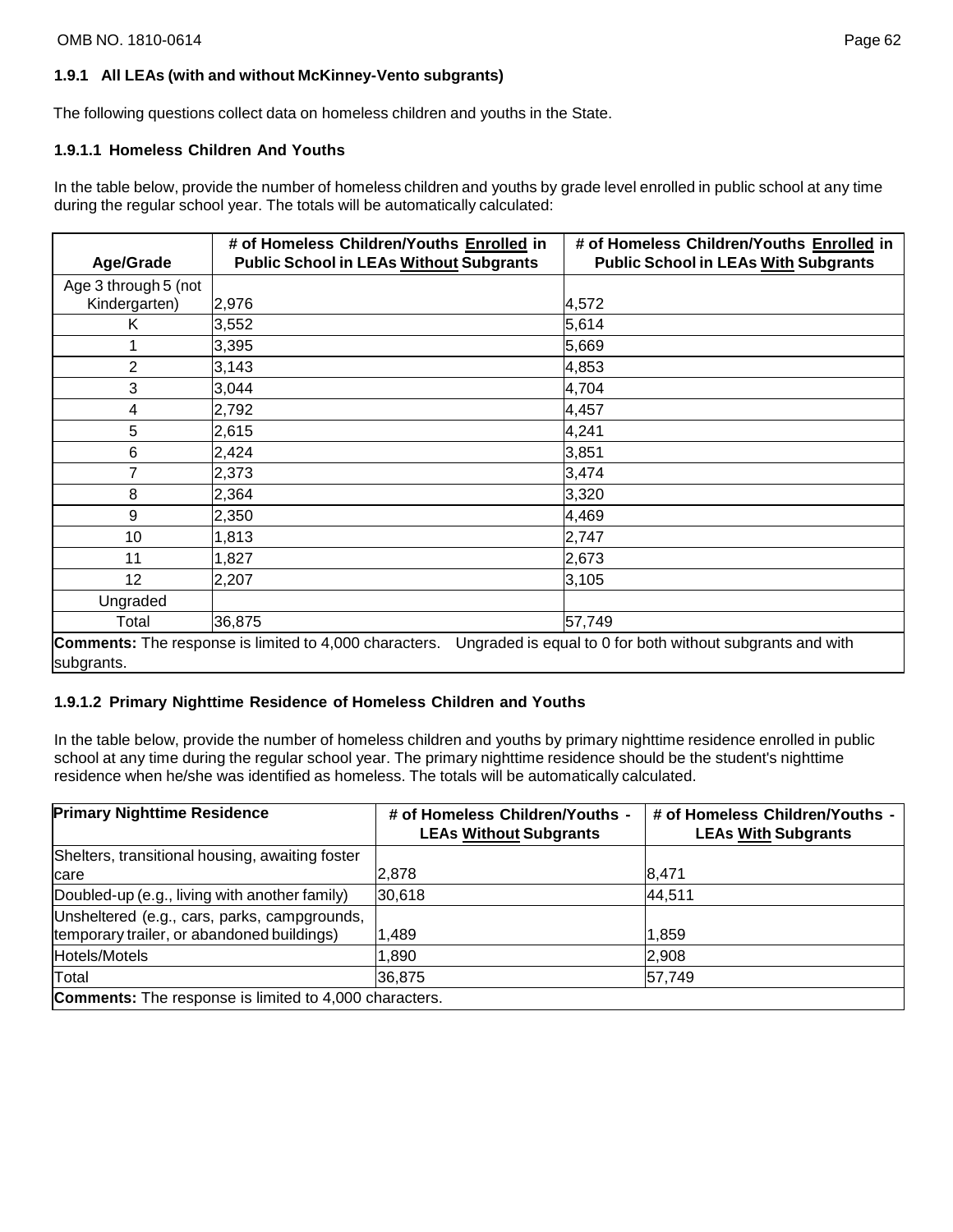# **1.9.2 LEAs with McKinney-Vento Subgrants**

The following sections collect data on LEAs with McKinney-Vento subgrants.

# **1.9.2.1 Homeless Children and Youths Served by McKinney-Vento Subgrants**

In the table below, provide the number of homeless children and youths by grade level who were served by McKinney-Vento subgrants during the regular school year. The total will be automatically calculated.

| Age/Grade                                                     | # Homeless Children/Youths Served by Subgrants |
|---------------------------------------------------------------|------------------------------------------------|
| Age Birth Through 2                                           |                                                |
| Age 3 through 5 (not Kindergarten)                            | 4,572                                          |
| Κ                                                             | 5,614                                          |
|                                                               | 5,669                                          |
| $\overline{2}$                                                | 4,853                                          |
| 3                                                             | 4,704                                          |
| 4                                                             | 4,457                                          |
| 5                                                             | 4,241                                          |
| 6                                                             | 3,851                                          |
| 7                                                             | 3,474                                          |
| 8                                                             | 3,320                                          |
| 9                                                             | 4,469                                          |
| 10                                                            | 2,747                                          |
| 11                                                            | 2,673                                          |
| 12                                                            | 3,105                                          |
| Ungraded                                                      |                                                |
| Total                                                         | 57,749                                         |
| <b>Comments:</b> The response is limited to 4,000 characters. | Age birth through 2 and Ungraded equal to 0.   |

## **1.9.2.2 Subgroups of Homeless Students Served**

In the table below, please provide the following information about the homeless students served during the regular school year.

| <b>Subgroups</b>                                              | # Homeless Students Served |  |
|---------------------------------------------------------------|----------------------------|--|
| Unaccompanied homeless youth                                  | 4.464                      |  |
| Migratory children/youth                                      | 467                        |  |
| Children with disabilities (IDEA)                             | 4,969                      |  |
| Limited English Proficient (LEP) students                     | 5,768                      |  |
| <b>Comments:</b> The response is limited to 4,000 characters. |                            |  |